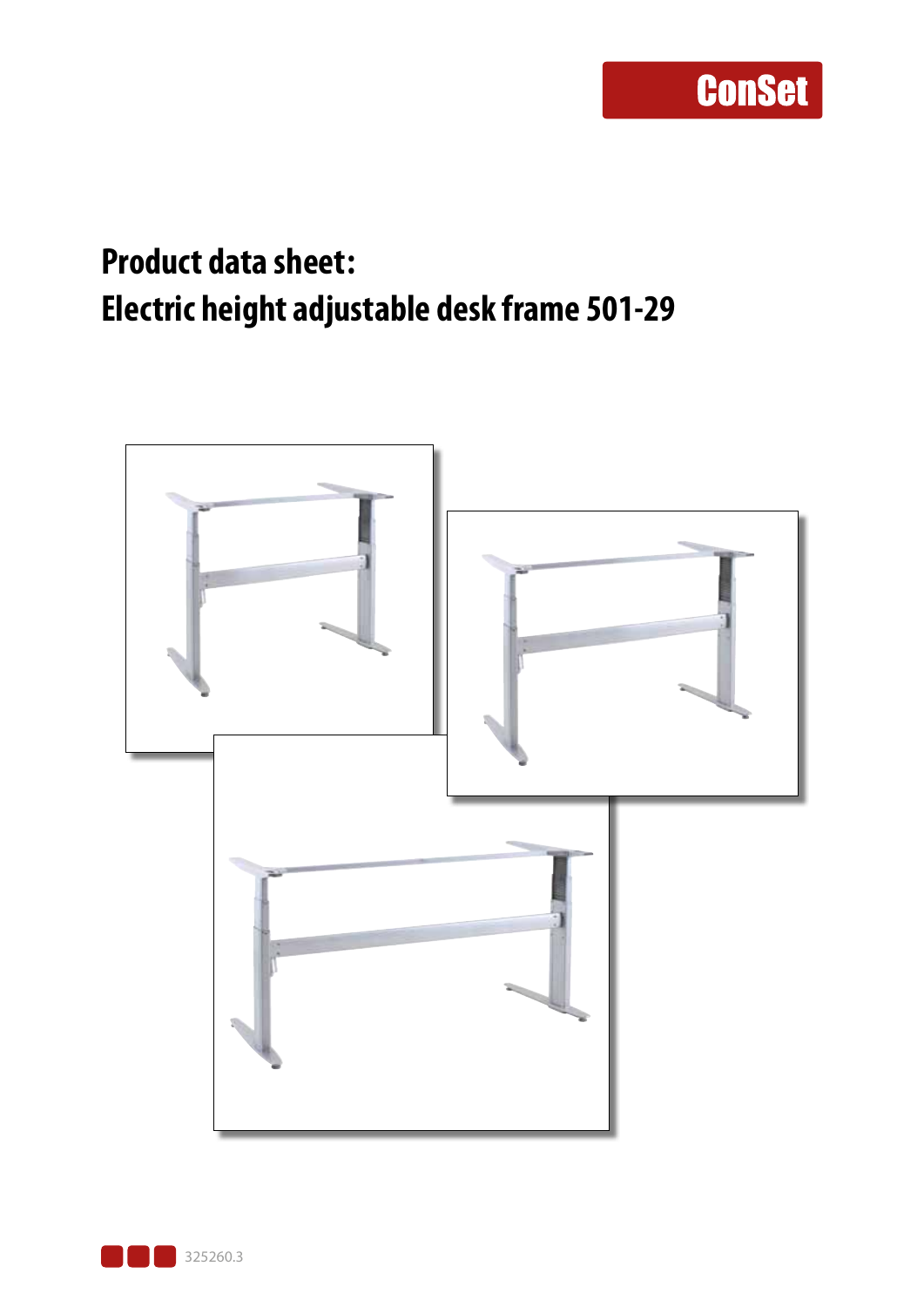#### **Table of contents**

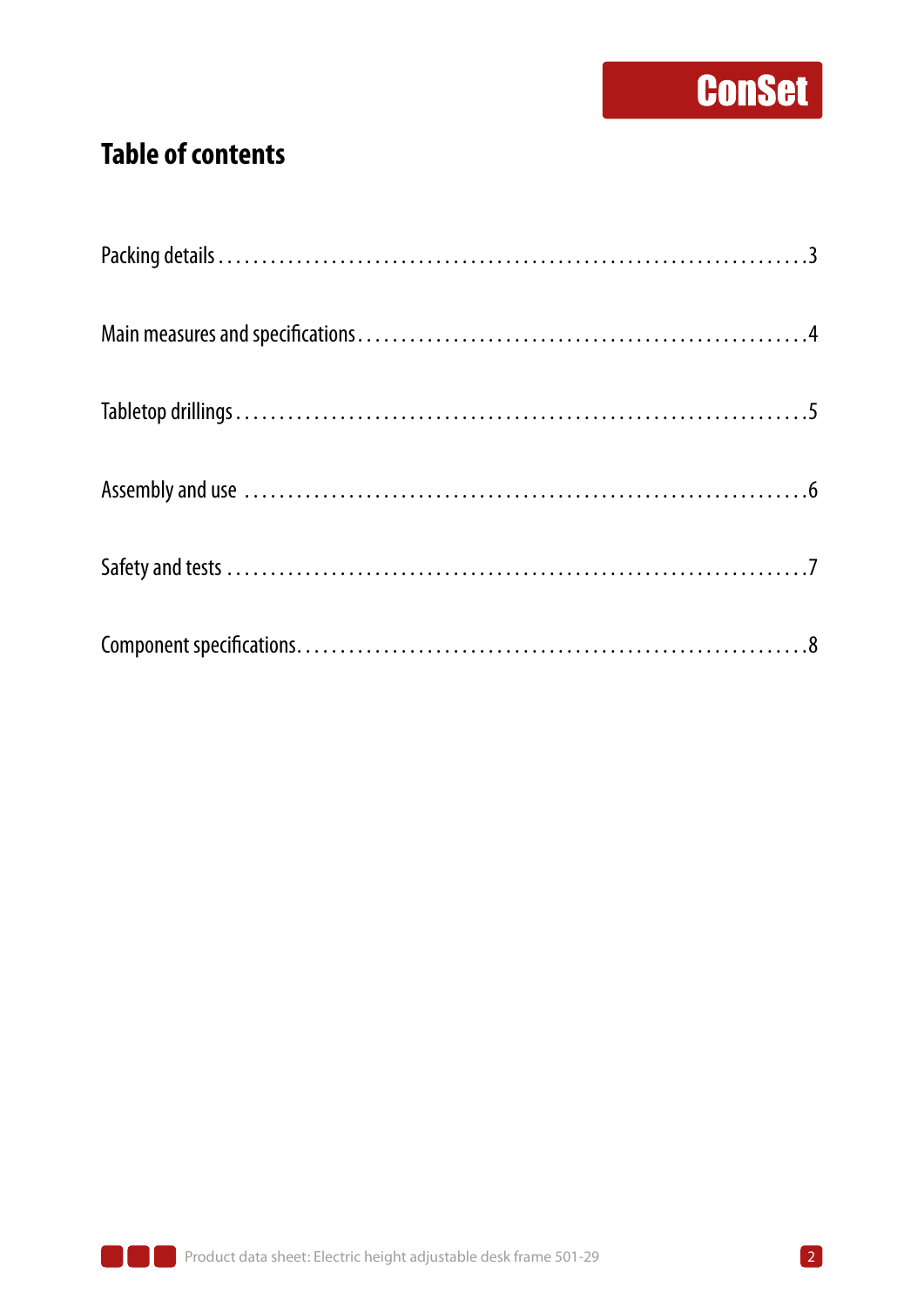### **Packing details**

| [inch]<br>[mm] $ 27-15/16" \times 6-1/2" \times 25-9/16"$                                       | [inch]<br>[inch]<br>[inch]<br>[inch]<br>[inch]<br>[inch]<br>48-13/16" x 7-5/16" x 3-15/16"<br>$31 - 1/8" \times 7 - 5/16" \times 3 - 15/16"$<br>50-3/8" x 7-5/16" x 3-15/16"<br>54-3/4" x 7-5/16" x 3-15/16"<br>$57 - 7/8 \times 7 - 5/16$ " $\times 3 - 15/16$ "<br>65-3/4 x 7-5/16" x 3-15/16" | [bs]<br>$\overline{4}$                              | [lbs]<br>isql<br>[bs]<br>[bs]<br>[lbs]<br>[lbs<br>ဗ္<br>$\begin{array}{c}\n\uparrow \\ \downarrow \\ \downarrow \\ \downarrow \\ \downarrow\n\end{array}$<br>Ξ<br>თ | Staalvej 14-16<br>DK-6900 Skjern<br>Denmark<br>ConSet A/S | REVISION<br>Box components, 501-29 Series<br>0<br>125160<br>DWG NO.<br>Ë                                                                                                                       |
|-------------------------------------------------------------------------------------------------|--------------------------------------------------------------------------------------------------------------------------------------------------------------------------------------------------------------------------------------------------------------------------------------------------|-----------------------------------------------------|---------------------------------------------------------------------------------------------------------------------------------------------------------------------|-----------------------------------------------------------|------------------------------------------------------------------------------------------------------------------------------------------------------------------------------------------------|
|                                                                                                 | [mm]<br>$\lceil mm \rceil$<br>$\boxed{\text{mm}}$<br>$\boxed{\text{mm}}$<br>$\lceil \mathsf{mm} \rceil$<br>$\lceil \mathsf{mm} \rceil$                                                                                                                                                           | [kg]                                                | 조조조조조<br><b>lox</b>                                                                                                                                                 | $\Theta$                                                  | 03-02-201<br>DATE                                                                                                                                                                              |
|                                                                                                 | 1280 x 185 x 100<br>1390 x 185 x 100<br>1470 x 185 x 100<br>1670 x 185 x 100<br>1240 x 185 x 100<br>790 x 185 x 100                                                                                                                                                                              | 20                                                  | 4 10 10 <mark>10</mark> 17 10                                                                                                                                       | SHEET 4 OF 4                                              | NAME<br>$\overline{a}$<br>Processes:<br>CHECKED<br>WEIGHT:<br>DRAWN                                                                                                                            |
| 501-29 XXXXX WxDxH 710 x 165 x 650<br>501-29 - box measures<br>Box of cross bars<br>Box of legs | LxWxH<br><b>LxWxH</b><br><b>LXWXH</b><br><b>LxWxH</b><br>LxWxH<br><b>LxWxH</b><br>501-2X XX084<br>501-2X XX129<br>501-2X XX152<br>501-2X XX172<br>501-2X XX133<br>501-2X XX144                                                                                                                   | 501-29 - box weights<br>501-29 XXXXX<br>Box of legs | Box of cross bars<br>501-2X XX129<br>501-2X XX144<br>501-2X XX152<br>501-2X XX084<br>501-2X XX133<br>501-2X XX172                                                   | DO NOT SCALE DRAWING                                      | DRAWING IS THE SOLE PROPERTY OF<br>CONSET A/S. ANY REPRODUCTION IN PART<br>PERMISSION OF CONSET A/S IS PROHIBITED.<br>THE INFORMATION CONTAINED IN THIS<br><b>PROPRIETARY AND CONFIDENTIAL</b> |
| O                                                                                               |                                                                                                                                                                                                                                                                                                  | Right leg<br>Mounting bag<br>Left leg               | Î<br>Control box & power supply<br>Upper cross bar<br>ower cross bar                                                                                                |                                                           |                                                                                                                                                                                                |

**ConSet**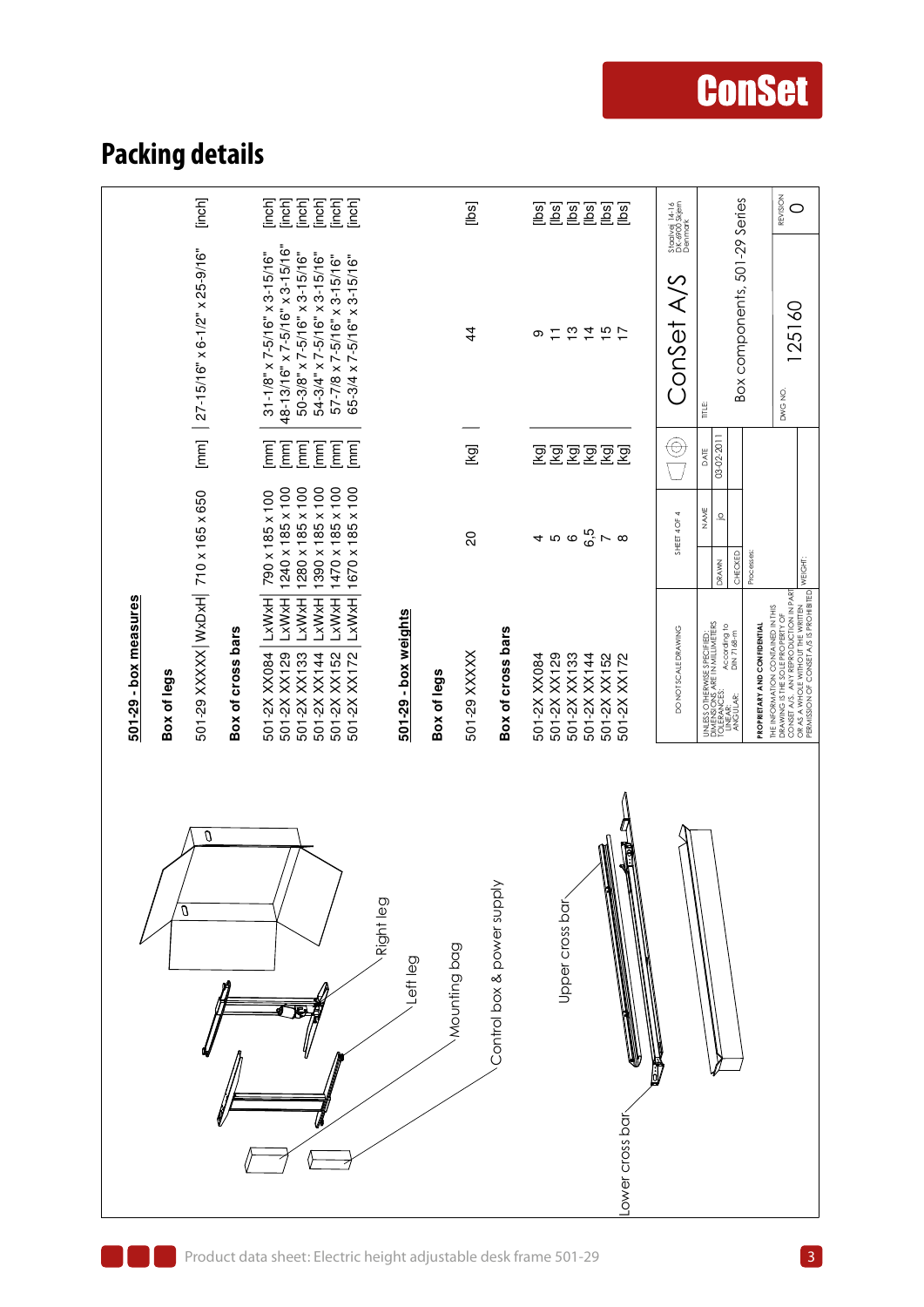

#### **Main measures and specifications**

### **ConSet**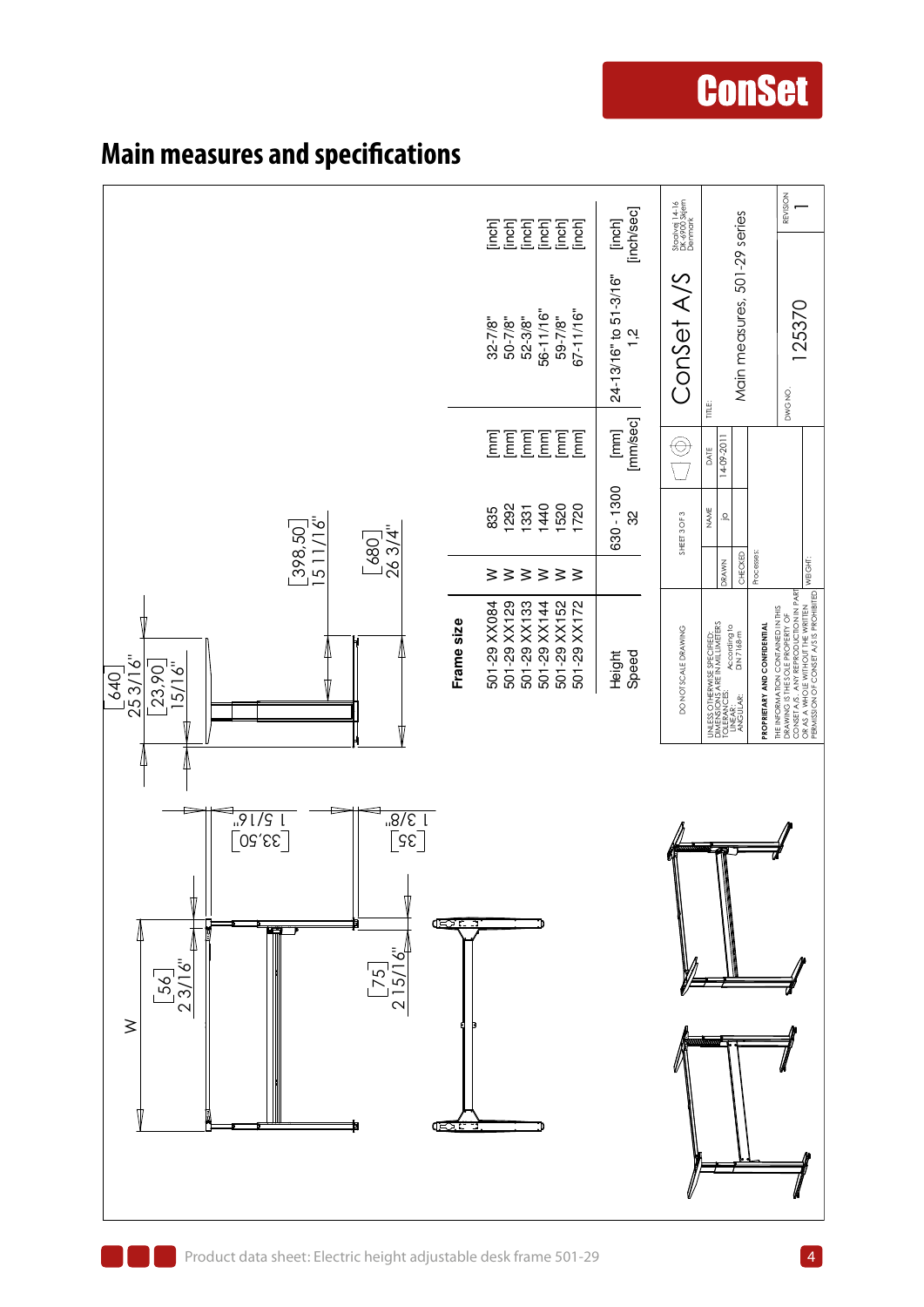#### **Tabletop drillings**

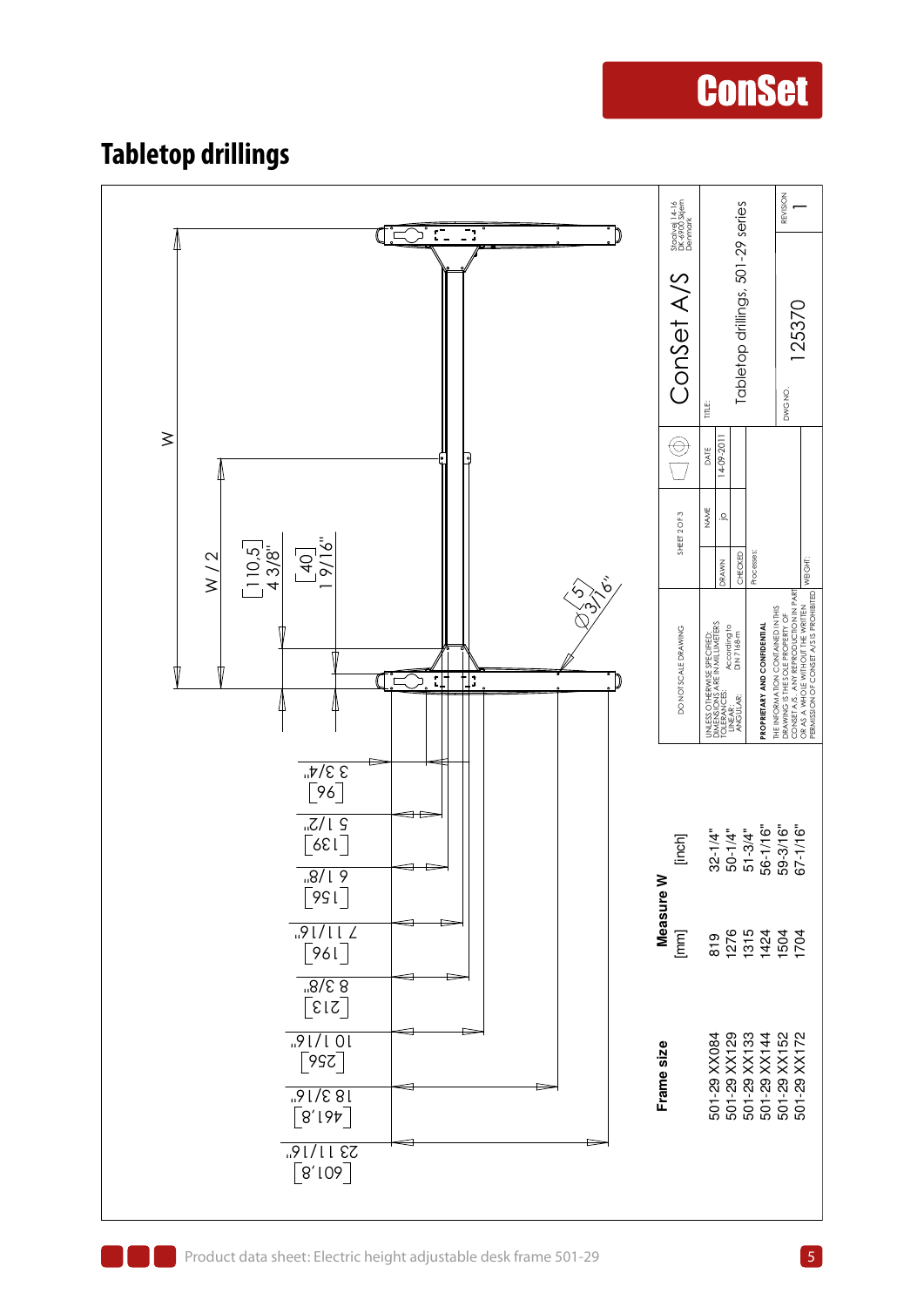#### **Assembly and use**

Along with all products a "Direction for assembly and use" is delivered. In this you will find a detailed description of the way of assembly.



After the frame has been mounted the chosen tabletop is mounted and the operation unit will be possible to fix at the bottom side of the table top. This operation unit has a push switch and a rocker switch.

With push switch A and rocker switch B it is possible to move the tabletop up and down and can be stopped at all levels. For safety reasons it is necessary to push both buttons at the same time for moving the table up and down.



The desk frame has a safety feature. If the moving parts of the desk frame meet an obstacle in the downgoing motion, the desk frame will stop. The pressure given before stopping is equal to the weight of the tabletop and the articles placed on the tabletop.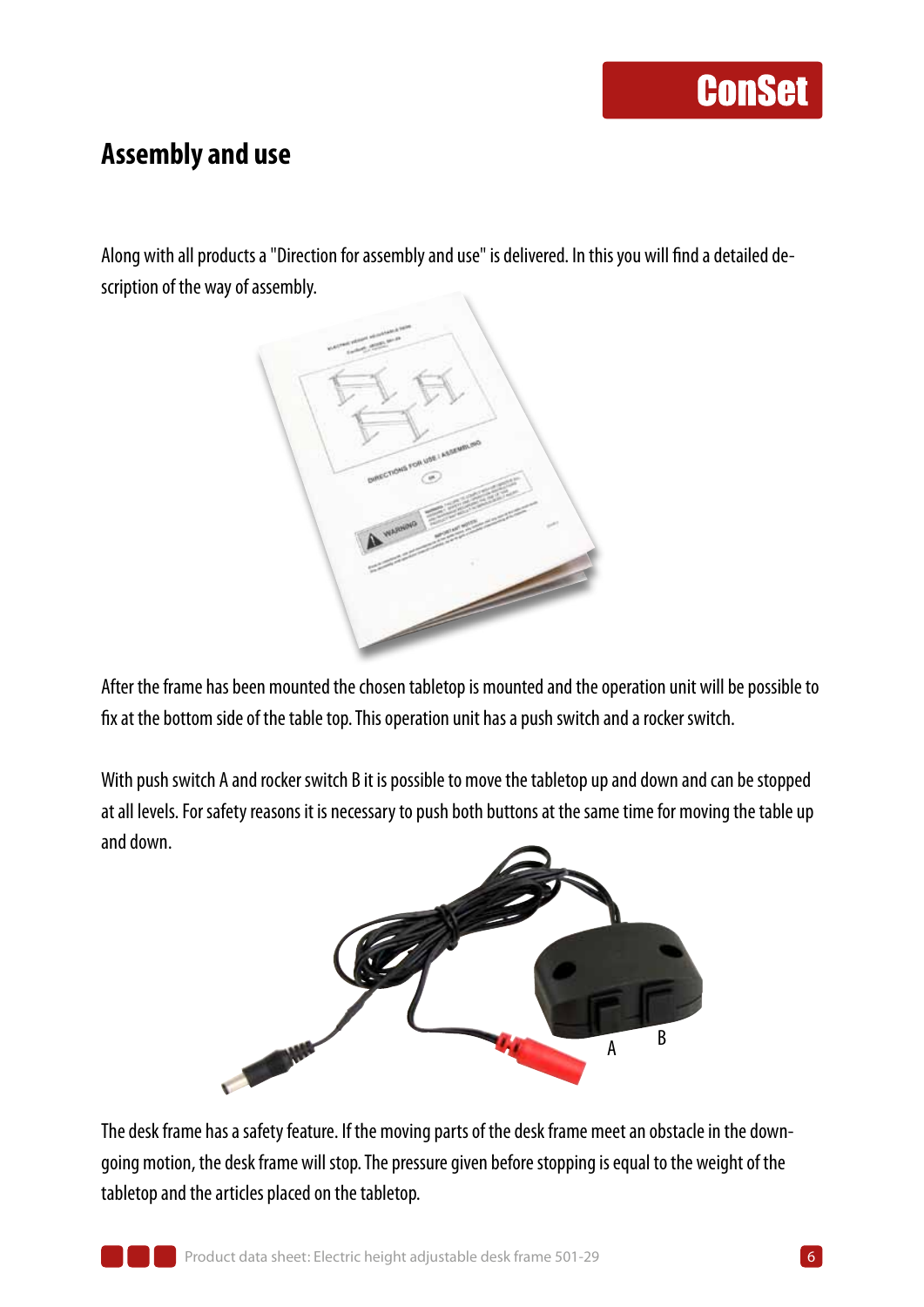#### **Safety and tests**

All ConSet sit and stand desk frames meet the necessary requirements within the following relevant categories:

- ∙ EN 527-1: Office furniture Workplaces and desks Part 1: Dimensions
- ∙ EN 527-2: Office furniture Workplaces and desks Part 2: Mechanical safety requirements
- ∙ EN 527-3: Office furniture Workplaces and desks Part 3:

Methods of test for the determination of the stability and the machanical strength of the structure.

#### **Declaration of conformity**

We hereby declare, under our sole responsibility that the following product:

∙ ConSet sit and stand table product type **501-29**

is in accordance with:

∙ Directive 2006/42/EF of The European Parliament and of the Council of 17 May 2006 on machinery and on changes of directive 95/16/EF

With reference to the above please be aware that:

- ∙ the sit and stand table is considered a machine and
- ∙ the sit and stand table may not be used until it has been assembled and installed according to the instructions.